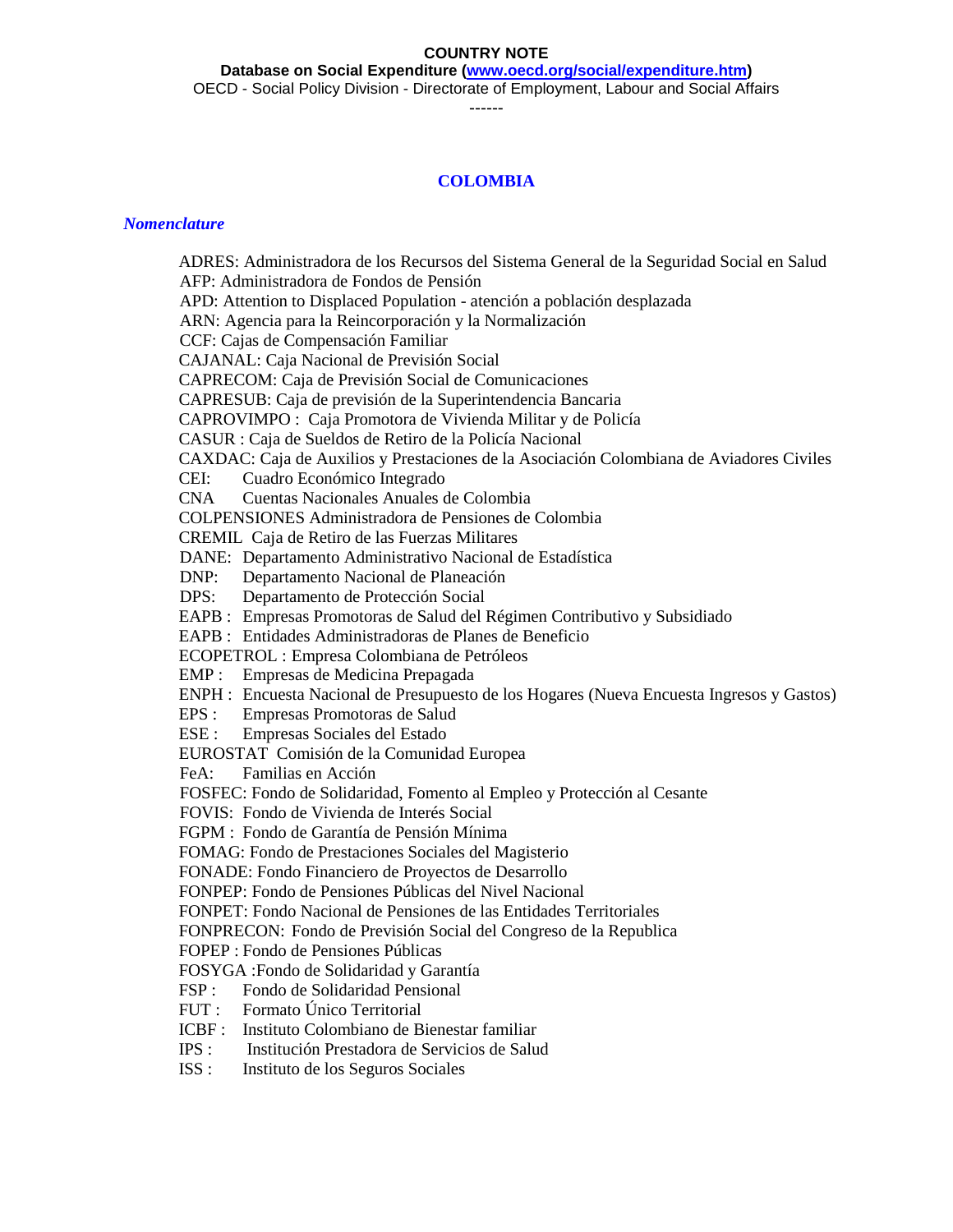JeA: Jóvenes en Acción PAE: Programa de Alimentación Escolar PPSAM: Programa de Protección Social al Adulto Mayor PGCP : Plan General de Contabilidad Pública<br>POS : Plan Obligatorio de Salud Plan Obligatorio de Salud PUC : Plan Único de Cuentas OCDE : Organización para la Cooperación y el Desarrollo Económicos RPM : Régimen Solidario de Prima Media con Prestación Definida (RPM) RAIS : Régimen de Ahorro Individual con Solidaridad – RAIS SCN2008 :Sistema de Cuentas Nacionales 2008 SDIS: Secretaría Distrital de Integración Social SENA: Servicio Nacional de Aprendizaje SHA: Manual del Sistema de Cuentas de Salud, por sus siglas en inglés System Heath Accounting SIIF : Sistema Integrado de Información financiera SMMLVSalario Mensual Mínimo Legal Vigente SRPA: Sistema de Responsabilidad Penal para Adolescentes UARIV: Unidad para la Atención y Reparación Integral a las Víctimas UNAFA: Unidades de Apoyo y Fortalecimiento a la Familia UPC : Unidad de Pago por capitación

## *Monetary units*

Social spending is expressed in millions of Pesos Colombianos.

#### *General notes*

The Social Expenditure series in line with the SOCX methodology covers the period 2010-2018. Data for the years 2014-2018 are provisional and may be subject to change.

Data developed in line with the SOCX methodology in Colombia are based on databases used to measure General Government Expenditure by Purpose for central and local government and social security funds. The results are complemented with administrative records from other public sector entities and the entire private sector. Other important sources for this process were the results of the Annual National Accounts ("Cuentas Nacionales Anuales"), specifically the Integrated Economic Table ("Cuadro Económico Integrado CEI") and some matrices of "Who to Who" ("Quien a Quien") used within the process of obtaining the macroeconomic aggregates of the national accounts.

The data prepared for SOCX concern budgetary entitlements, i.e. they are measured the moment the right to the benefit is recognized, regardless of the effective date of payment. This facilitates compiling data on basis of "accrual" accounting. This recording practice can lead to differences with other national publications on the measurement of social expenditure where the transaction is recorded at another moment of the budgetary process, such as the initial appropriation or the committed value of the budget.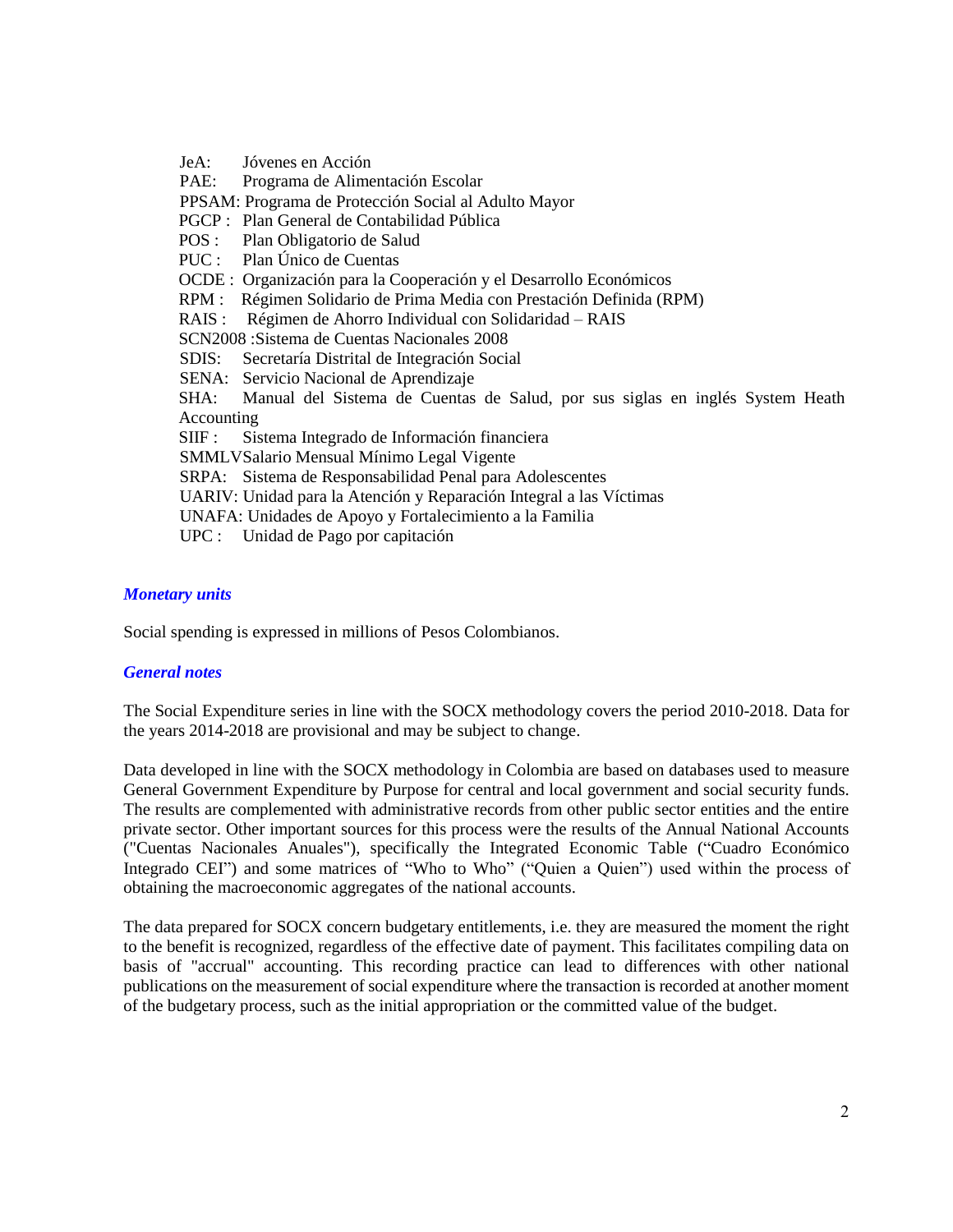## *Sources:*

- Integrated Financial Information System ("Sistema Integrado de Información Financiera" SIIF Nación). This tool of the Ministry of Finance and Public Credit consolidates financial information of the entities that make up the General Budget of the Nation to exercise control over the budgetary and financial execution of decisions by the entities belonging to the Central and Decentralized Administration (except for state-owned companies) and their decentralized subunits. This recording system promotes greater efficiency in the use of the Nation's resources and provides timely and reliable information [\(http://www.urf.gov.co/webcenter/portal/SIIFNacion/pages\\_home](http://www.urf.gov.co/webcenter/portal/SIIFNacion/pages_home)).
- Single Form for Territorial Entities (" Formulario Único para entidades Territoriales ") FUT: created by Decree 3402 of September 7, 2007, it collects information on the budgetary execution of income and expenditures and other basic official information of the territorial entities, in order to monitor, control, evaluate and where needed follow up. The departments, districts and municipalities report financial, economic, social and environmental information to the national authorities.
- Datatabase of the income statements of the family compensation funds: the compensation funds are non-profit-making legal entities under private law, organized as corporations in line with the Civil Code, which perform social security functions and are subject to State control and supervision in the manner established by law, whose main function is to administer the family allowance.
- 4. Health: OECD Statistics [\(www.oecd.org/health/healthdata\)](http://www.oecd.org/health/healthdata)
- Integrated Economic Chart of the National Accounts of Colombia (" Cuadro Económico Integrado de las Cuentas Nacionales de Colombia ") - CEI DANE. The results of the Colombian National Accounts detailed for social benefits in cash and in kind are detailed in the "Who to Who" ("Quien a Quien") matrices as worksheets of the National Accounts processes. The data are available up to 2018 [\(https://www.dane.gov.co/index.php/estadisticas-por-tema/cuentas-nacionales/cuentas-nacionales](https://www.dane.gov.co/index.php/estadisticas-por-tema/cuentas-nacionales/cuentas-nacionales-anuales#cuentas-de-sectores-institucionales)[anuales#cuentas-de-sectores-institucionales\)](https://www.dane.gov.co/index.php/estadisticas-por-tema/cuentas-nacionales/cuentas-nacionales-anuales#cuentas-de-sectores-institucionales).
- Results of the calculation of Government Expenditure by Purpose with data for 2009 up to 2018. Government Expenditure by Purpose is a specific analysis that reflects the purpose for which the general government allocates its expenditure, according to the domains of its intervention. Result were obtained in line with the System of National Accounts (SNA) for the year 2008 and the Public Finance Statistics Manual (PFSM) for the year 2014, corresponding to the OECD Classification of Government Functions (COFOG). COFOG data is presented at two levels of detail: division and group. The sources of information are the Integrated Financial Information System ("Sistema Integrado de Información Financiera", SIIF) for central government; and, the information available in the Single Territorial Form ("Formulario Único Territorial", FUT) for local government. This information is complemented with the financial statements of the National General Accounting Office, reagrding the social security system and other entities that are not covered by the SIIF or the FUT. In addition, the budgetary information of entities that are part of the National Environmental Information System (SINA) and data collected directly by DANE were taken into account [\(https://www.dane.gov.co/index.php/estadisticas-por-tema/cuentas-nacionales/cuentas-nacionales](https://www.dane.gov.co/index.php/estadisticas-por-tema/cuentas-nacionales/cuentas-nacionales-anuales#cuentas-de-sectores-institucionales)[anuales#cuentas-de-sectores-institucionales\)](https://www.dane.gov.co/index.php/estadisticas-por-tema/cuentas-nacionales/cuentas-nacionales-anuales#cuentas-de-sectores-institucionales).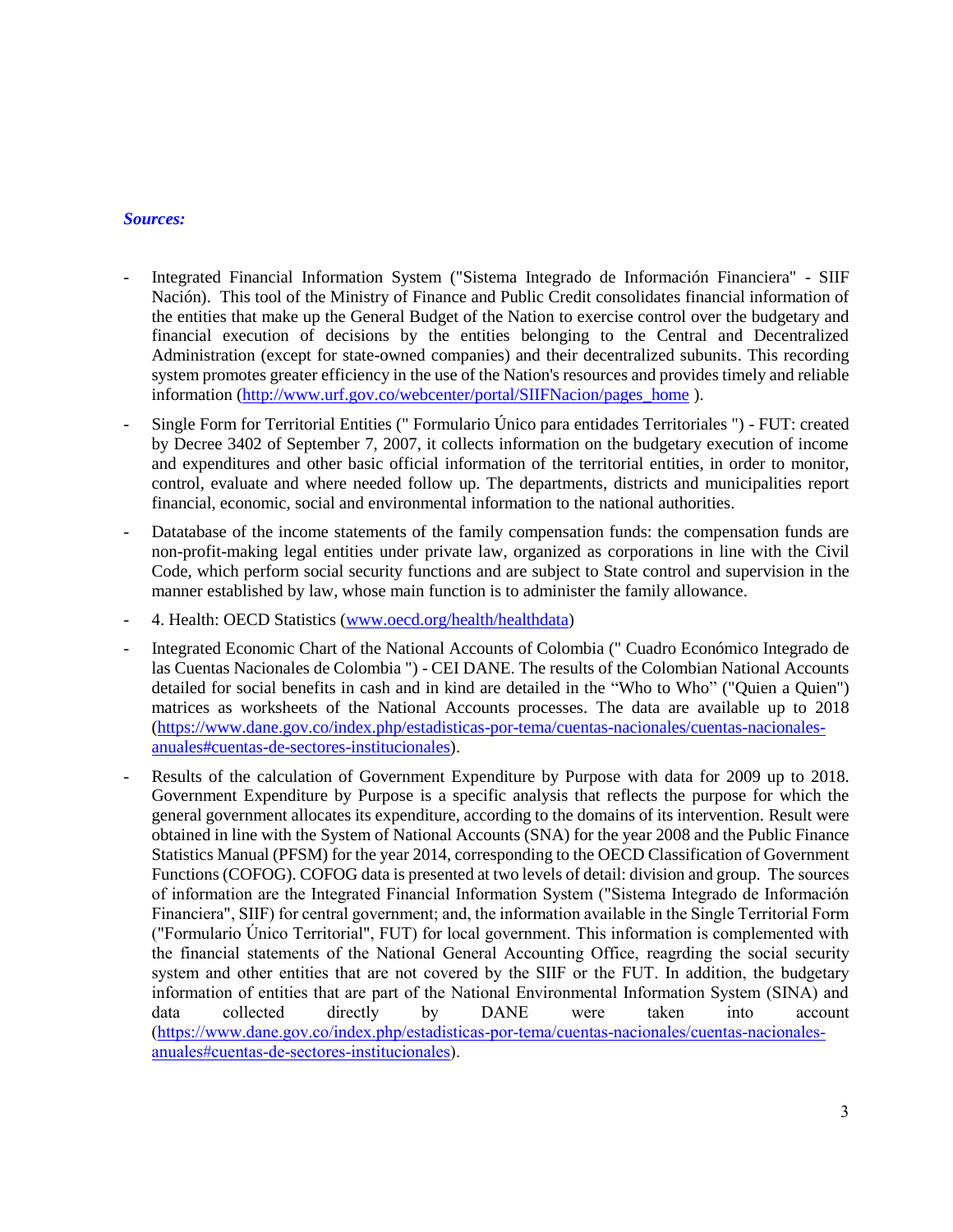## **Break in series**:

The provisional series in Colombia concern the period 2014-2018.

There is a break in the series for public health expenditure from 2014 onwards because of a change in the health spending series for the subsidized regimes "Regimen Subsidiado".

# **COLOMBIA**

| <b>Code</b>    | <b>Title of the programme</b> | <b>Description of the programme and attached notes</b>                                                                                                                                                                                                                                                                                                                                                                                                                                                                                                                                                                                                                                                                                                                                                                                                                                                                                                                                                                                                                                                                                                                                                                                                                                                                                                                                                                                          |
|----------------|-------------------------------|-------------------------------------------------------------------------------------------------------------------------------------------------------------------------------------------------------------------------------------------------------------------------------------------------------------------------------------------------------------------------------------------------------------------------------------------------------------------------------------------------------------------------------------------------------------------------------------------------------------------------------------------------------------------------------------------------------------------------------------------------------------------------------------------------------------------------------------------------------------------------------------------------------------------------------------------------------------------------------------------------------------------------------------------------------------------------------------------------------------------------------------------------------------------------------------------------------------------------------------------------------------------------------------------------------------------------------------------------------------------------------------------------------------------------------------------------|
| 1.             | <b>OLD AGE</b>                |                                                                                                                                                                                                                                                                                                                                                                                                                                                                                                                                                                                                                                                                                                                                                                                                                                                                                                                                                                                                                                                                                                                                                                                                                                                                                                                                                                                                                                                 |
| 170.10.1.1.0.0 | <b>Cash benefits</b>          | In Colombia, the social security pension system instituted by<br>Law 100 of 1993 stipulates compulsory participation, but<br>participants have a choice regarding their preferred system of<br>pension saving (Article 13, Law 100 of 1993):<br>1. The Average Premium with Defined Benefit Solidarity<br>System (RPM - "Régimen Solidario de Prima Media<br>con Prestación Definida") –<br>administrated<br>by<br><b>COLPENSIONES;</b><br>The Individual Savings with Solidarity System<br>2.<br>(Régimen de Ahorro Individual con Solidaridad -<br>RAIS) (administered entirely by the private sector;<br>although with a state guarantee).<br>To date, as reported by the Superintendence of Finance, the<br>RPM-system is used the following entities: Auxiliary and<br>Benefit Fund of the Colombian Association of Civil Aviators<br>("Caja de Auxilios y Prestaciones de la Asociación Colombiana<br>de Aviadores Civiles " - CAXDAC"); Social Welfare Fund of<br>the Congress of the Republic ("Fondo de Previsión Social del<br>Congreso de la República " - FONPRECON); Communications<br>Social Welfare Fund ("Caja de Previsión Social de<br>Comunicaciones" - CAPRECOM); Pensions of Antioquia;<br>Welfare Fund of the University of Cauca - in liquidation; and,<br>Colombian Pension Administrator - COLPENSIONES. Apart<br>from COLPENSIONES, all other agencies are remnants of the<br>pension system prior to reform in 1993. |
|                |                               | The development of the 2015 base of the System of National<br>Accounts, involved a detailed analysis of all entities that form<br>part of the defined-benefit system (RPM). The analysis<br>separately identified information for other public agencies,<br>including: the National Fund for Social Benefits for Teachers<br>("Fondo Nacional de Beneficios Sociales del Magisterio") –<br>FOMAG; the Retirement Salaries Fund of the National Police<br>("Caja de Sal salarios de retiro de la Policía Nacional") –<br>CASUR; and, the Retirement Salaries Fund of the Military                                                                                                                                                                                                                                                                                                                                                                                                                                                                                                                                                                                                                                                                                                                                                                                                                                                                |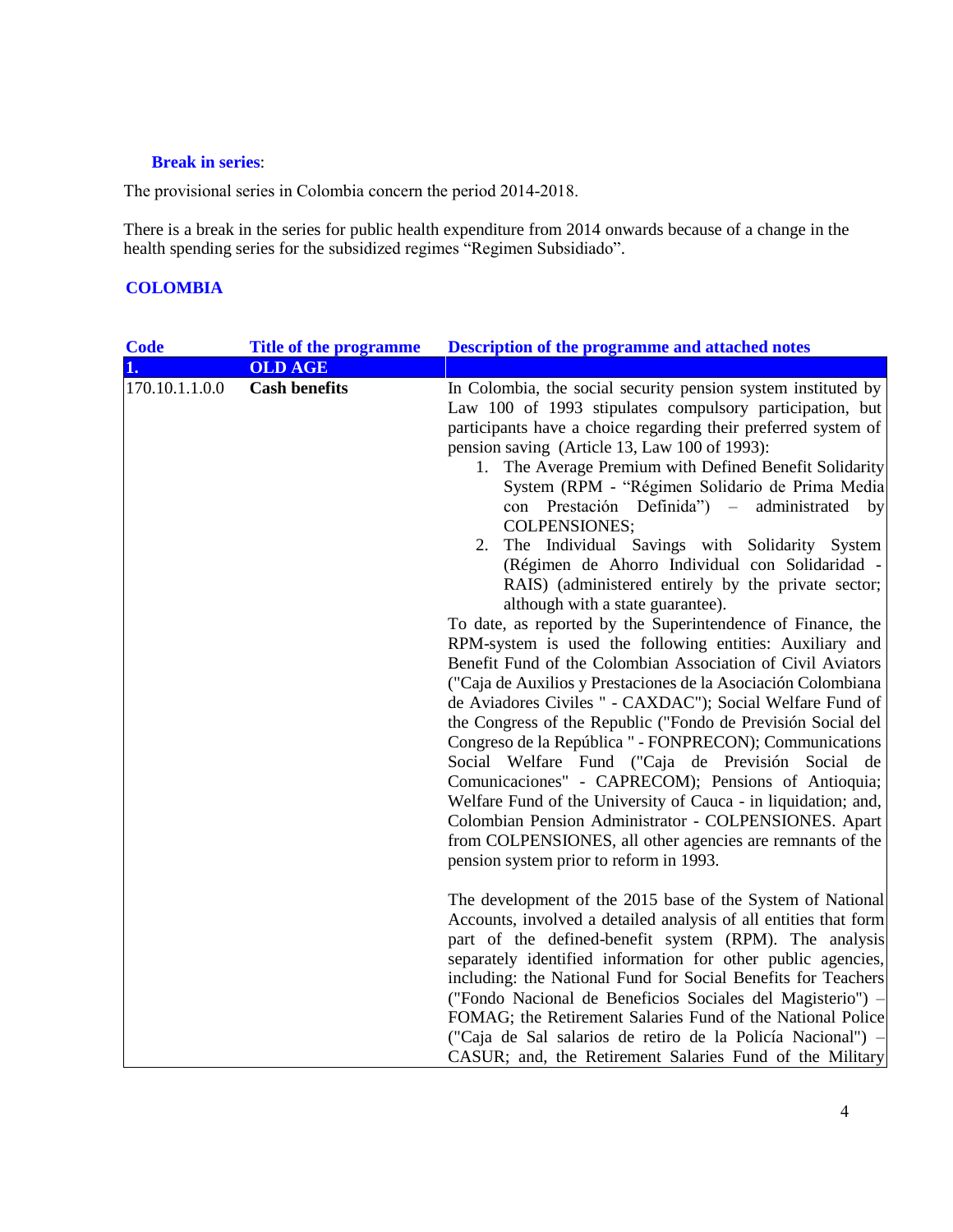|                |                                                                                                                                                                                                                         | Forces ("Caja de retiro de las fuerzas militares") – CREMIL.<br>Data on the National Railroad Fund, the special regimes of the                                                                                                                                                                                                                                                                                                                                                                                                                                                                                                                                                   |
|----------------|-------------------------------------------------------------------------------------------------------------------------------------------------------------------------------------------------------------------------|----------------------------------------------------------------------------------------------------------------------------------------------------------------------------------------------------------------------------------------------------------------------------------------------------------------------------------------------------------------------------------------------------------------------------------------------------------------------------------------------------------------------------------------------------------------------------------------------------------------------------------------------------------------------------------|
|                |                                                                                                                                                                                                                         | public universities and other entities are also included.                                                                                                                                                                                                                                                                                                                                                                                                                                                                                                                                                                                                                        |
| 170.10.1.1.1.0 | Pension - Pensión                                                                                                                                                                                                       | Monthly pension payments to those who meet the (disability)<br>pension requirements stipulated in Law 100/93 in terms of age<br>and contributory record. There are different types:<br>Ordinary retirement: pension benefit for those who<br>have reached the standard retirement age (57 for<br>women and 62 for men) and who paid in for<br>contributions to the system for 1300 weeks.<br>Special regimes in time and age for some officials<br>such as teachers, etc.<br>Disability retirement: Payment to workers with a<br>contributory record who, because of mental or physical<br>impairments are unable to carry out any activity<br>compatible with their profession. |
| 170.10.1.1.1.1 | Prestaciones pensionarias<br>de la seguridad social /<br>Social security pension<br>benefits                                                                                                                            | Expenditure grouped under pensions includes pension<br>payments made by COLPENSIONES, the Social Welfare Fund<br>of the Congress of the Republic - FONPRECON-; the National<br>Police Retirement Salaries Fund - CASUR; the Military Forces<br>Retirement fund – CREMIL and the National Fund for Social<br>Benefits for Teachers (FOMAG).                                                                                                                                                                                                                                                                                                                                       |
| 170.10.1.1.1.2 | Other social insurance<br>pension benefits - Otras<br>prestaciones de los otros<br>seguros sociales en pensión                                                                                                          | Pensions paid by public entities on their own account.                                                                                                                                                                                                                                                                                                                                                                                                                                                                                                                                                                                                                           |
| 170.20.1.1.1.1 | Other social insurance<br>RAIS (individual savings<br>scheme with solidarity -<br>defined contribution) -<br>Otros seguros sociales<br>RAIS (Régimen de ahorro<br>individual con solidaridad-<br>Contribución definida) | Mandatory private pension payments depending on past<br>contributions - recorded as individual savings and the returns<br>on investment of pension savings. There is no age threshold to<br>take out benefits, and survivor payments can be made.                                                                                                                                                                                                                                                                                                                                                                                                                                |
| 170.20.1.1.2.0 | Other social insurance<br>pension benefits - Otras<br>prestaciones de los otros<br>seguros sociales en pensión represent.                                                                                               | Private financial and non-financial companies that make<br>pension payments and may have their own system<br>administrator according to the sector of the population they                                                                                                                                                                                                                                                                                                                                                                                                                                                                                                        |
| 170.10.1.2.0.0 | <b>Benefits in kind</b>                                                                                                                                                                                                 |                                                                                                                                                                                                                                                                                                                                                                                                                                                                                                                                                                                                                                                                                  |
| 170.10.1.2.2.1 | Colombia Mayor and<br>- Colombia Mayor y PSAP                                                                                                                                                                           | The "Colombia Mayor" Social Protection Programme is a<br>pension subsidy programme social assistance initiative aimed at (extremely) poor elderly.<br>The programme has two broad forms of support:<br>Direct financial subsidy: these are resources that are<br>transferred directly to the beneficiaries through the<br>banking network or entities contracted for this purpose.                                                                                                                                                                                                                                                                                               |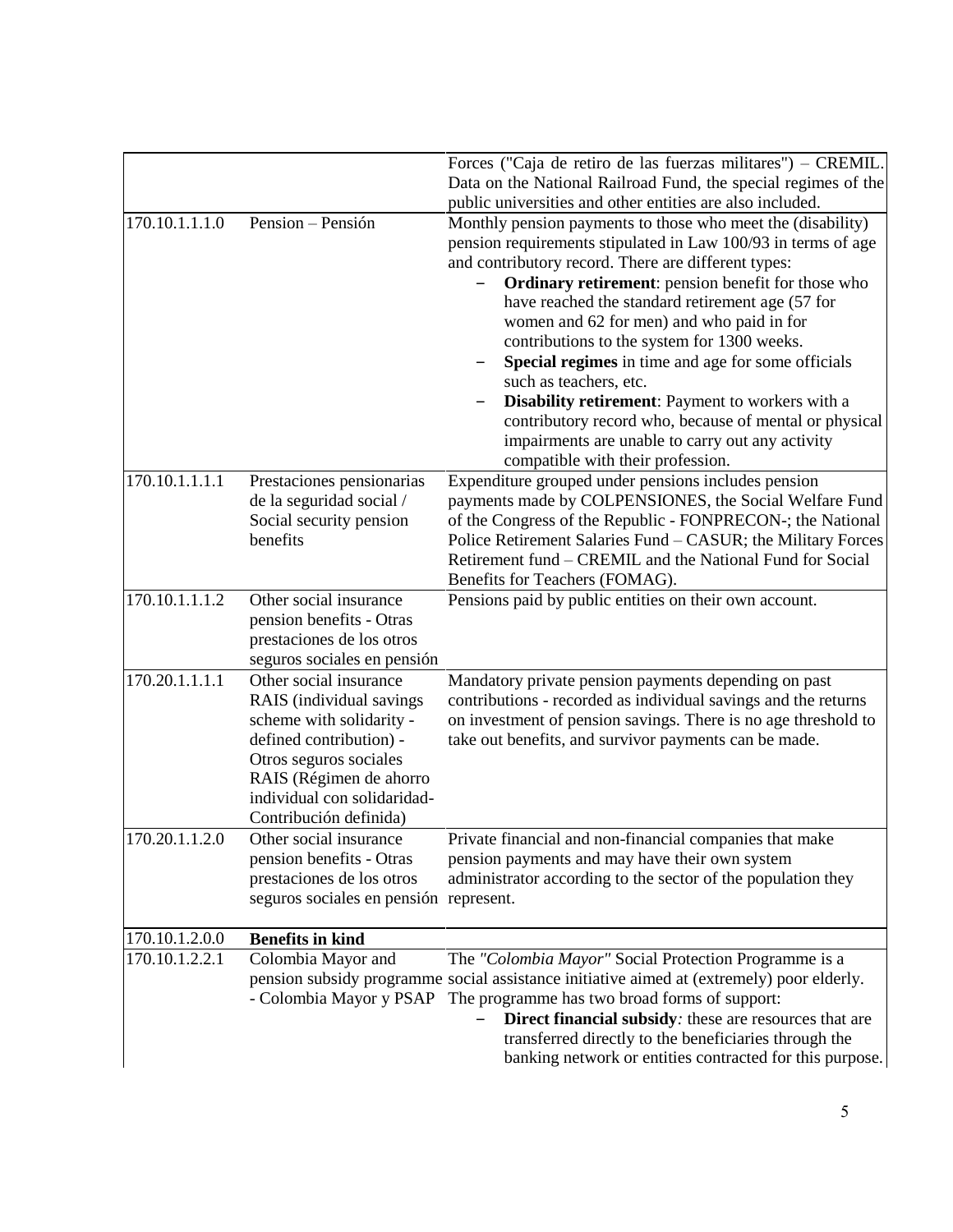|                                  |                                                                                                                                                             | Indirect financial subsidy: resources granted by Basic<br>Social Services, through Elderly Welfare Centres and<br>Day Centres.<br>Available information on spending through the programme<br>does not facilitate a disaggregation of spending in cash or in-<br>kind transfers. Since most spending is deemed to concern in-<br>kind support, the item is categorized as other in-kind benefits.<br>Pension Contribution Subsidy Programme (PSAP - "Programa"<br>de Subsidios al Aporte en Pension corresponds to the subsidy<br>granted by the national government – the pension solidarity<br>fund, towards pension contributions – often worth $70-95%$ of<br>the contributions due, of groups of low-income workers. For<br>example, people over 40, carers, councillors and town<br>councillors belonging to low-income municipalities (categories<br>4, 5 and 6).                                                                                           |
|----------------------------------|-------------------------------------------------------------------------------------------------------------------------------------------------------------|-------------------------------------------------------------------------------------------------------------------------------------------------------------------------------------------------------------------------------------------------------------------------------------------------------------------------------------------------------------------------------------------------------------------------------------------------------------------------------------------------------------------------------------------------------------------------------------------------------------------------------------------------------------------------------------------------------------------------------------------------------------------------------------------------------------------------------------------------------------------------------------------------------------------------------------------------------------------|
| 2. SURVIVORS                     |                                                                                                                                                             |                                                                                                                                                                                                                                                                                                                                                                                                                                                                                                                                                                                                                                                                                                                                                                                                                                                                                                                                                                   |
| 170.10.2.1.0.0                   | <b>Cash benefits</b>                                                                                                                                        |                                                                                                                                                                                                                                                                                                                                                                                                                                                                                                                                                                                                                                                                                                                                                                                                                                                                                                                                                                   |
| 170.10.2.1.1.0<br>170.10.2.1.1.4 | <b>Pension - Pensión</b><br>170.10.2.1.1.1 to - Widow's pension<br>- Widow's pension due to<br>industrial accident<br>- Death Pension<br>- Orphan's pension | The survivor's pension is a monthly cash benefit to eligible<br>claimants, i.e. those who can prove their status as spouses,<br>permanent companions, minor children, student children<br>between 18 and 25 years of age, disabled children or parents if<br>they were financially dependent on the member or pensioner.<br>Spending data for this benefit are not separately identifiable.<br>The following types of survivor's insurance pensions are<br>accredited in Colombia<br>Survivors' pension in case of death of a non-retired<br>affiliate, paid to the member's family provided they<br>meet the legal requirements.<br>Survivors' pension in case of death of a retired<br>affiliate paid to recognized beneficiaries.<br>Survivors' substitute compensation: financial<br>support to the family of the affiliate who, at the time of<br>death, did not meet the legal requirements to be<br>recognized as beneficiaries of the survivors' pension. |
| 170.10.2.2.0.0                   | <b>Benefits in kind</b>                                                                                                                                     |                                                                                                                                                                                                                                                                                                                                                                                                                                                                                                                                                                                                                                                                                                                                                                                                                                                                                                                                                                   |
| 170.10.2.2.1.0                   | Funeral expenses - Gastos<br>funerarios                                                                                                                     | The funeral allowance is a one-time financial benefit to cover<br>funeral expenses related to the death of a member or pensioner.<br>The amount of the funeral grant is between 5 and 10 times the<br>minimum wage in force - SMLVL                                                                                                                                                                                                                                                                                                                                                                                                                                                                                                                                                                                                                                                                                                                               |
|                                  | <b>3. INCAPACITY-RELATED BENEFITS</b>                                                                                                                       |                                                                                                                                                                                                                                                                                                                                                                                                                                                                                                                                                                                                                                                                                                                                                                                                                                                                                                                                                                   |
| 170.10.3.1.0.0<br>170.10.3.1.1.1 | <b>Cash Benefits</b><br>Disability pension -<br>Pensión de invalidez                                                                                        | Financial benefit to an insured person with a qualifying<br>contributory record who has been declared disabled with a loss<br>of working capacity equal to or greater than 50%.                                                                                                                                                                                                                                                                                                                                                                                                                                                                                                                                                                                                                                                                                                                                                                                   |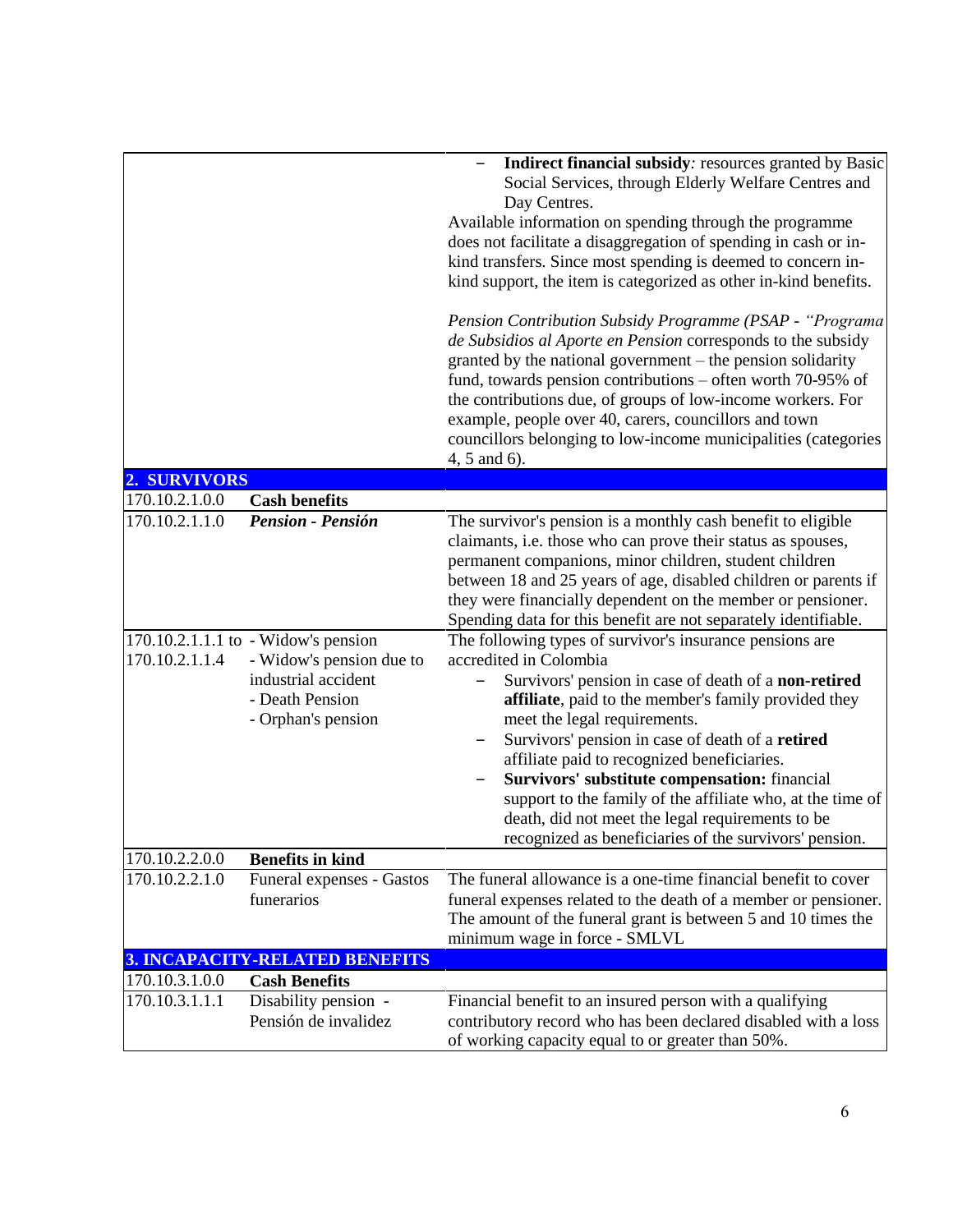| 170.10.3.1.3.0                          | Paid sick leave (injury and<br>occupational illness) -<br>Licencia por enfermedad<br>pagada (lesión y<br>enfermedad ocupacional) | Financial support for a worker who is temporarily unable to<br>carry out his/her work.                                                                                                                                                                                                                                                                                                                                                                                                                                                                                                                                                                                                                                                                                                                                                                                                                                                                                                                                                                                                                                                                                                                                     |
|-----------------------------------------|----------------------------------------------------------------------------------------------------------------------------------|----------------------------------------------------------------------------------------------------------------------------------------------------------------------------------------------------------------------------------------------------------------------------------------------------------------------------------------------------------------------------------------------------------------------------------------------------------------------------------------------------------------------------------------------------------------------------------------------------------------------------------------------------------------------------------------------------------------------------------------------------------------------------------------------------------------------------------------------------------------------------------------------------------------------------------------------------------------------------------------------------------------------------------------------------------------------------------------------------------------------------------------------------------------------------------------------------------------------------|
| 170.20.3.1.2.1                          | Pensions (occupational<br>injuries and diseases) -<br>Pensiones (lesiones y<br>enfermedades<br>profesionales)                    | Financial support to people who are permanently and partially<br>incapacitated due to an accident at work or an occupational<br>disease and have a definitive decrease of 5% or more but less<br>than 50% of their working capacity.                                                                                                                                                                                                                                                                                                                                                                                                                                                                                                                                                                                                                                                                                                                                                                                                                                                                                                                                                                                       |
| <b>4. HEALTH</b>                        |                                                                                                                                  |                                                                                                                                                                                                                                                                                                                                                                                                                                                                                                                                                                                                                                                                                                                                                                                                                                                                                                                                                                                                                                                                                                                                                                                                                            |
| 170.10.4.2.0.0                          | <b>Benefits in Kind</b>                                                                                                          | Information on health expenditure has been taken the OECD<br>Health Statistics Database (www.oecd.org/health/healthdata.<br>For public expenditure the items included correspond to<br>government schemes and social health insurance schemes. For<br>mandatory private expenditures, it corresponds to compulsory<br>private insurance schemes. For voluntary health care spending,<br>it corresponds to voluntary health insurance schemes.                                                                                                                                                                                                                                                                                                                                                                                                                                                                                                                                                                                                                                                                                                                                                                              |
| 5.                                      | <b>FAMILY</b>                                                                                                                    |                                                                                                                                                                                                                                                                                                                                                                                                                                                                                                                                                                                                                                                                                                                                                                                                                                                                                                                                                                                                                                                                                                                                                                                                                            |
| 170.10.5.1.0.0                          | <b>Cash Benefits</b>                                                                                                             |                                                                                                                                                                                                                                                                                                                                                                                                                                                                                                                                                                                                                                                                                                                                                                                                                                                                                                                                                                                                                                                                                                                                                                                                                            |
| 170.10.5.1.1.1<br>and<br>170.10.5.2.1.3 | Programmes to support the<br>family in the peace process<br>- Programas de apoyo a la<br>familia en el proceso de paz -          | In Colombia, different strategies and programmes have been<br>developed that combine efforts to strengthen vulnerable<br>families :<br>Families with well-being for peace: relationship support<br>for members of vulnerable households living in urban<br>areas.<br>Families in action: conditional income support to families<br>tied to health and education objectives. A payment once<br>every two months to families with a child not yet 6 years of<br>age provided that the child attends the comprehensive<br>assessment meetings of the Comprehensive Health Care<br>Route for Early Childhood programme at the respective<br>IPS. A payment once every two months (not during the<br>school holiday) for each child between 4 and 18 years of<br>age, provided that the family fulfils two criteria: children<br>must attend at least 80% of the scheduled classes and<br>cannot miss more than two school years. If one of the<br>participants is 18 or 19 years old, he or she must be in at<br>least 10th grade, and if he or she is 20 years old, 11th<br>grade.<br>Families in Action provides three payments to programme<br>participants:<br>Children or adolescents between grades 1 and 11 receive it, |
|                                         |                                                                                                                                  | with a maximum of three children per family. In Bogotá,<br>only those in grades 6 to 11 are eligible.                                                                                                                                                                                                                                                                                                                                                                                                                                                                                                                                                                                                                                                                                                                                                                                                                                                                                                                                                                                                                                                                                                                      |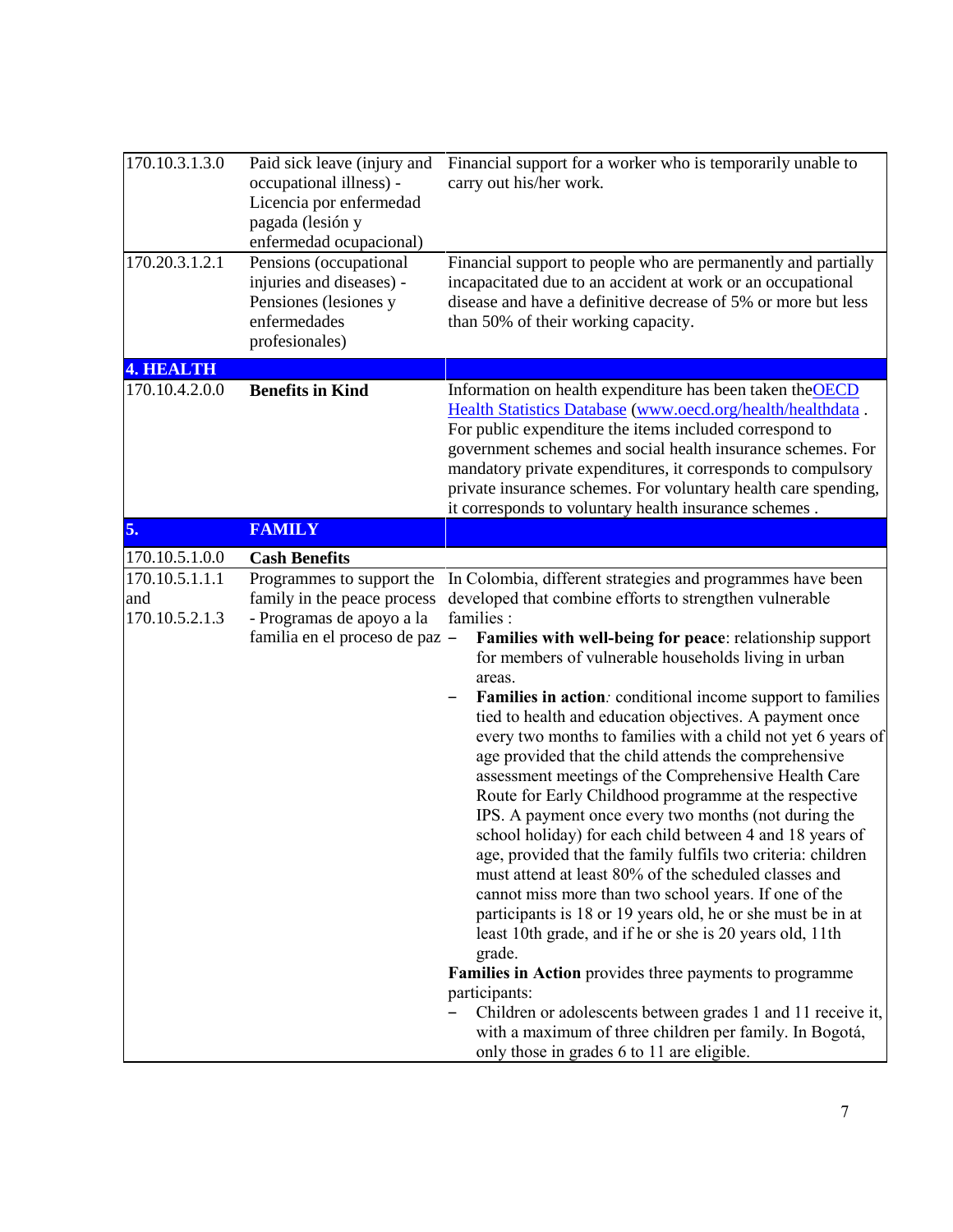|                               |                                                                                                 | Children and adolescents with disabilities as recognized by<br>the Ministry of Health and Social Protection.<br>Children between 4 and 6 years of age who are in transition<br>or grade zero.                                                                                                                                                                                                                                                            |
|-------------------------------|-------------------------------------------------------------------------------------------------|----------------------------------------------------------------------------------------------------------------------------------------------------------------------------------------------------------------------------------------------------------------------------------------------------------------------------------------------------------------------------------------------------------------------------------------------------------|
| 170.10.5.1.2.0                | Maternity and paternity<br>leave - Licencias de<br>maternidad y paternidad                      | Continued wage payments stipulated by the Labour Code: it<br>provides for 18 weeks of leave for the mother and 8 days for<br>the father at full pay.                                                                                                                                                                                                                                                                                                     |
| 170.20.5.1.1.1                | Monetary quota - LAW<br>21/82 - Cuota monetaria -<br>LEY 21/82                                  | Family cash allowance paid by the family compensation funds<br>to eligible workers.<br>Recipients of the allowance must earn less than four times the<br>statutory minimum wage, work at least 96 hours a month and<br>be affiliated to the family compensation fund. Beneficiaries<br>must have in their care: children up to the age of 18, dependent<br>parents over the age of 60, children, orphaned siblings or<br>parents of the disabled worker. |
| 170.20.5.1.1.2                | Transfer allowance - (Law<br>789 / 2002) - Subsidio por<br>transferencias - (Ley 789 /<br>2002) | Public spending on the so-called "monetary quota", to cover<br>the demand for family allowances in different regions of the<br>country.                                                                                                                                                                                                                                                                                                                  |
| 170.10.5.2.0.0                | <b>Benefits in kind</b>                                                                         |                                                                                                                                                                                                                                                                                                                                                                                                                                                          |
| $\overline{170.10.5.2.1.1}$ - | Early Childhood Support -                                                                       | These programmes benefit children from 0 to 5 years old and                                                                                                                                                                                                                                                                                                                                                                                              |
| 170.10.5.2.1.9                | Comprehensive Early                                                                             | pregnant mothers who belong to the vulnerable population                                                                                                                                                                                                                                                                                                                                                                                                 |
|                               | Childhood Protection -                                                                          | groups. There are several modalities:                                                                                                                                                                                                                                                                                                                                                                                                                    |
|                               | Apoyo a la primera                                                                              | Institutional mode: early education services, food support and                                                                                                                                                                                                                                                                                                                                                                                           |
|                               | infancia-Protección integral                                                                    | personal development (e.g. reading and games).                                                                                                                                                                                                                                                                                                                                                                                                           |
|                               | a la primera infancia                                                                           | Family modality: support for children in rural areas including                                                                                                                                                                                                                                                                                                                                                                                           |
|                               |                                                                                                 | a food supplement and training for community mothers or                                                                                                                                                                                                                                                                                                                                                                                                  |
|                               |                                                                                                 | fathers to accompany/support the children.                                                                                                                                                                                                                                                                                                                                                                                                               |
|                               |                                                                                                 | Own and intercultural modality: focuses on specific ethnic                                                                                                                                                                                                                                                                                                                                                                                               |
|                               |                                                                                                 | groups, guaranteeing children's initial education, preserving                                                                                                                                                                                                                                                                                                                                                                                            |
|                               |                                                                                                 | their cultural identity, understanding the territory to which each                                                                                                                                                                                                                                                                                                                                                                                       |
|                               |                                                                                                 | ethnic group belongs and respecting their own social and<br>political structure.                                                                                                                                                                                                                                                                                                                                                                         |
|                               |                                                                                                 | <b>Community mode:</b> Children are cared for by a community                                                                                                                                                                                                                                                                                                                                                                                             |
|                               |                                                                                                 | parent who encourages values such as family, community and                                                                                                                                                                                                                                                                                                                                                                                               |
|                               |                                                                                                 | social responsibility. It involves actions related to health,                                                                                                                                                                                                                                                                                                                                                                                            |
|                               |                                                                                                 | nutrition, training and support for families and caregivers.                                                                                                                                                                                                                                                                                                                                                                                             |
| 170.10.5.2.1.12               | Care and prevention of                                                                          | The provision of information to prevent malnutrition and                                                                                                                                                                                                                                                                                                                                                                                                 |
|                               | malnutrition - Atención y                                                                       | supports to improve the nutritional status of pregnant women                                                                                                                                                                                                                                                                                                                                                                                             |
|                               |                                                                                                 | prevención a la desnutrición and children under five in targeted areas, synchronizing the                                                                                                                                                                                                                                                                                                                                                                |
|                               |                                                                                                 | following initiatives:                                                                                                                                                                                                                                                                                                                                                                                                                                   |
|                               |                                                                                                 | Bienestarina and other foods of nutritional value:                                                                                                                                                                                                                                                                                                                                                                                                       |
|                               |                                                                                                 | Bienestarina is a food of high nutritional content fortified with                                                                                                                                                                                                                                                                                                                                                                                        |
|                               |                                                                                                 | vitamins and minerals. Care is provided to pregnant and                                                                                                                                                                                                                                                                                                                                                                                                  |
|                               |                                                                                                 | nursing mothers until the child is two years old.                                                                                                                                                                                                                                                                                                                                                                                                        |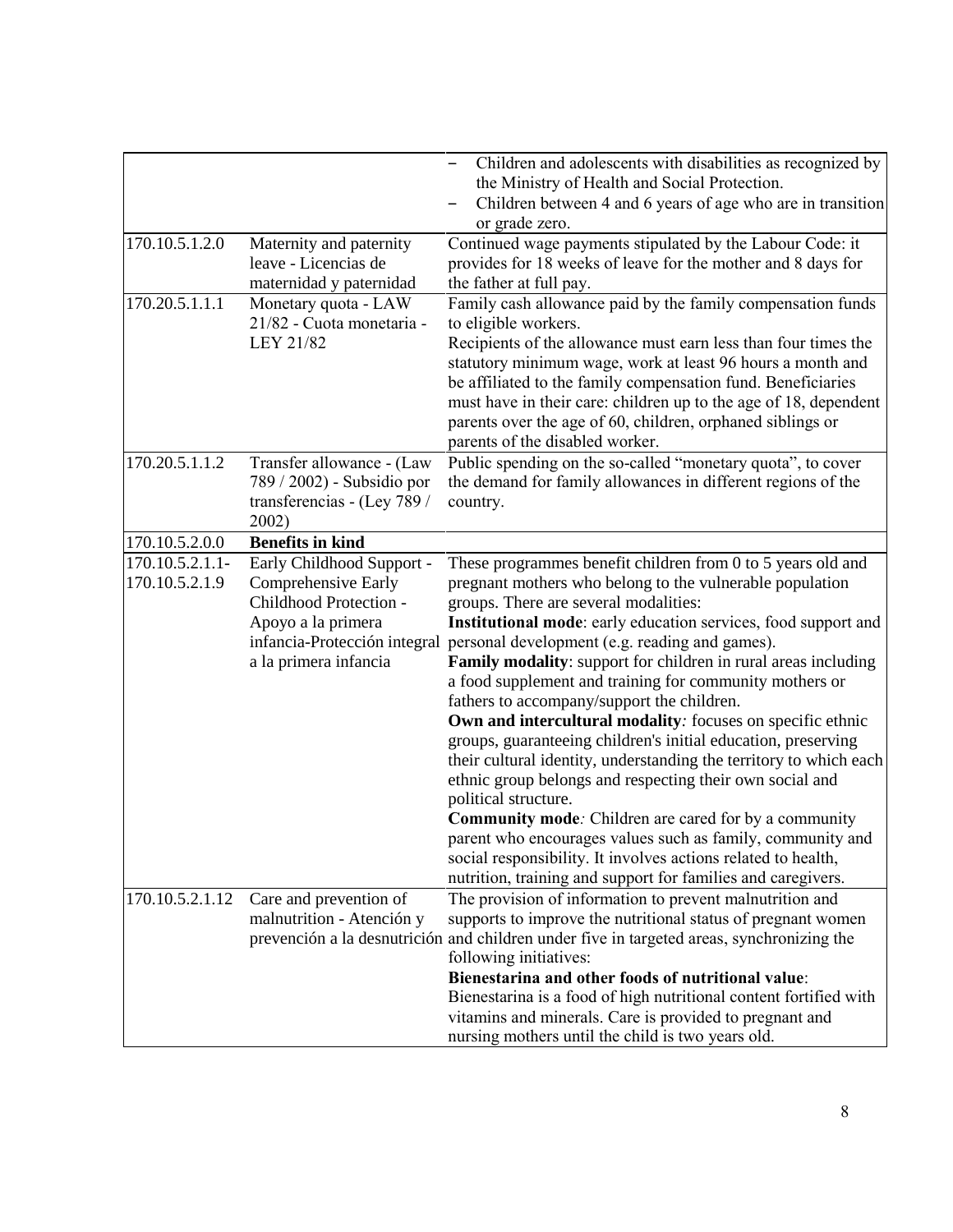|                 |                                                      | 1000 Days to Change the World Programme: this is a                                          |
|-----------------|------------------------------------------------------|---------------------------------------------------------------------------------------------|
|                 |                                                      | nutrition programme for children under two years of age with                                |
|                 |                                                      | acute malnutrition or at risk of acute malnutrition, and for                                |
|                 |                                                      | underweight pregnant women. The care frames 3 levels of                                     |
|                 |                                                      | attention: food and nutrition, family management and                                        |
|                 |                                                      | educational processes. Nutritional recovery centres are also                                |
|                 |                                                      | used to provide care for the children covered by this                                       |
|                 |                                                      | programme, also for children up to the age of five.                                         |
|                 |                                                      | National survey of the nutritional situation ("Encuesta                                     |
|                 |                                                      | nacional de situación nutricional") - ENSA: this is a public                                |
|                 |                                                      | policy tool that measures the nutritional challenges of the                                 |
|                 |                                                      | Colombian population. The last survey was conducted in 2015.                                |
|                 |                                                      | Food and nutritional education: Based on the ENSA, the                                      |
|                 |                                                      | government designs food guidelines for the different age-                                   |
|                 |                                                      | groups in the population.                                                                   |
|                 |                                                      | National Food and Nutritional Security Policy: the                                          |
|                 |                                                      | framework for designing the Food and Nutritional Security                                   |
|                 |                                                      | Plan, which aims to contribute to the food and nutritional                                  |
|                 |                                                      | improvement of the population.                                                              |
| 170.10.5.2.3.1- | Support and protection                               | Programmes to support children and adolescents between 6 and                                |
| 170.10.5.2.3.2- | programmes for children                              | 17 years of age based on the following pillars:                                             |
| 170.10.5.2.3.3  | and adolescents -                                    | Prevention of adolescent pregnancy: preventive initiative                                   |
|                 | Programas de apoyo y                                 | providing information on potential consequences of engaging                                 |
|                 | protección a la niñez y                              | in sexual activity.                                                                         |
|                 | adolescencia                                         | Massive actions of high social impact ("Acciones masivas de                                 |
|                 |                                                      | alto impacto social") -AMAS: Playful and creative activities to                             |
|                 |                                                      | promote training, social mobilization and educational outreach                              |
|                 |                                                      | to prevent child abuse and neglect.                                                         |
|                 |                                                      | Building protective environments together: facilitating                                     |
|                 |                                                      | communication between children and adolescents, parents,                                    |
|                 |                                                      | caregivers, teachers and educational agents to identify and                                 |
|                 |                                                      | overcome situations of psychosocial risk.                                                   |
|                 |                                                      | Generations with well-being. This programme focuses on                                      |
|                 |                                                      | building peace through art, culture and sport.                                              |
|                 |                                                      | Lines of prevention for children and adolescents: Initiatives                               |
|                 |                                                      | to reduced exposure to the risk of drug-abuse, juvenile                                     |
|                 |                                                      | delinquency, violence at school, child labour, domestic                                     |
|                 |                                                      | violence and child abuse, sexual violence, recruitment, use and                             |
|                 |                                                      | exploitation of children and adolescents by illegal armed                                   |
|                 |                                                      | groups, homelessness; and, protecting the rights of young                                   |
|                 |                                                      | workers.                                                                                    |
| 170.10.5.2.3.2- |                                                      | Family support and strengthening units ("Unidades de Apoyo y                                |
| 170.10.5.2.3.12 | Strengthening the family<br>and care and support for | Fortalecimiento a la Familia" - UNAFA) that work with                                       |
|                 | parents who are heads of                             | families of children and adolescents with disabilities. There is                            |
|                 |                                                      | household - Fortalecimiento also a special programme for families of specific ethnic groups |
|                 |                                                      |                                                                                             |
|                 | a la familia y atención y                            |                                                                                             |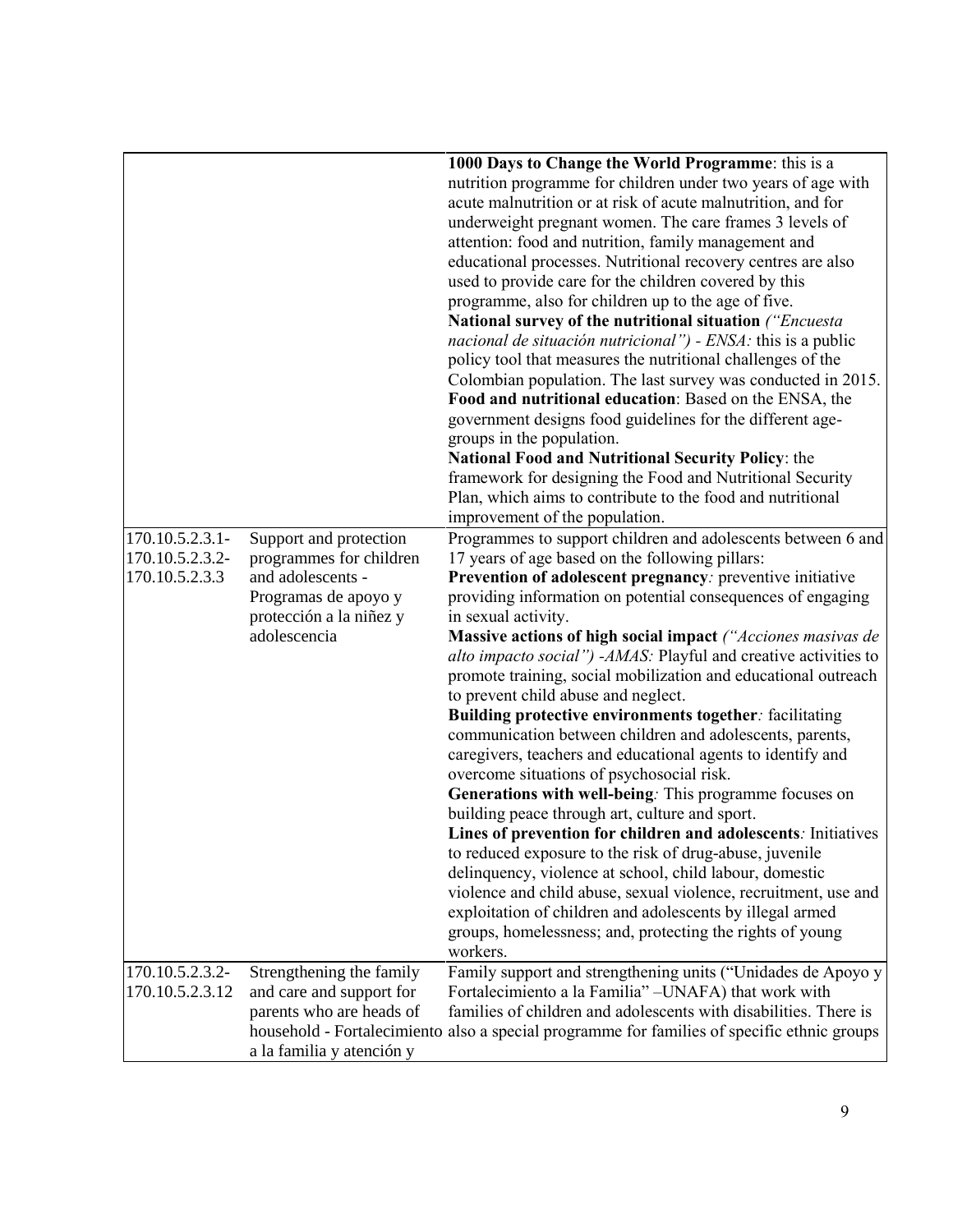|                 | apoyo a padres/madres                                                                                                                     | (Indigenous, Afro, Black, Palenqueras, Raizales and Rrom                                                                                                                                                                                                                                                                                                                                                                                    |
|-----------------|-------------------------------------------------------------------------------------------------------------------------------------------|---------------------------------------------------------------------------------------------------------------------------------------------------------------------------------------------------------------------------------------------------------------------------------------------------------------------------------------------------------------------------------------------------------------------------------------------|
|                 | cabeza de hogar                                                                                                                           | communities) to preserve their traditions and culture.                                                                                                                                                                                                                                                                                                                                                                                      |
| 170.10.5.2.3.4  | National family welfare<br>system - Sistema nacional<br>de bienestar familiar                                                             | The National Family Welfare System (SNBF)'s mission is to<br>articulate and coordinate all State activities related to the<br>protection of the most disadvantaged children and the<br>promotion of family life.                                                                                                                                                                                                                            |
| 170.10.5.2.1.4  | Improving the quality and<br>coverage of preschool<br>education - Mejoramiento<br>de la calidad y cobertura de<br>la educación preescolar | Mechanisms developed by the government to improve the<br>quality and coverage in preschool education.                                                                                                                                                                                                                                                                                                                                       |
| 170.10.5.2.3.8  | for low-income households<br>- Subsidios a servicios<br>públicos hogares estratos<br>$1,2 \text{ y } 3$                                   | Subsidies to public services Subsidies to low-income households to cover their basic needs.<br>It covers energy, water, sewerage, sanitation and gas services.<br>The classification system has 6 groups of which the low-<br>income groups 1, 2 and 3 receive subsidized services.<br>Households in group 4 pay the market price for services while<br>the most affluent households in groups 5 and 6 pay surcharges<br>over the services. |
| 170.10.5.2.3.7  | School feeding programme<br>-pae- Programa de<br>alimentación escolar -pae-                                                               | Food supplement to children and adolescents throughout the<br>country, registered in the Enrolment System -SIMAT- as official<br>students. The programme helps students stay in school and<br>provide, during the school day, macronutrients (carbohydrates,<br>proteins and fats) and micronutrients (zinc, iron, vitamin A and<br>calcium) as appropriate.                                                                                |
| 170.10.5.2.3.13 | Residential Schools-<br>Internados                                                                                                        | Full-time boarding schools for vulnerable children.                                                                                                                                                                                                                                                                                                                                                                                         |
| 170.10.5.2.3.15 | School transport -<br>Transporte escolar                                                                                                  | School transport to help ensure that children and young people<br>can access and stay in the education system.                                                                                                                                                                                                                                                                                                                              |
| 170.20.5.2.3.1  | Grant in kind - Subsidio en<br>especie                                                                                                    | The "Family Compensation Funds" – co-financed by employer<br>contributions, provide family support in kind, including food,<br>clothing, scholarships, school texts, medicine and other goods.                                                                                                                                                                                                                                              |
| 170.20.5.2.3.2  | Fund for the care of<br>children and<br>complementary school -<br>niñez y jornada escolar<br>complementaria -FONIÑEZ                      | The provision of health, nutritional and psychosocial services<br>to children and adolescents, and pregnant and nursing mothers.<br>Complementary care and education services with priority for<br>Fondo para la atención de la vulnerable children enrolled in official urban and rural<br>educational establishments.                                                                                                                     |
| 6.              | <b>ACTIVE LABOUR</b><br><b>MARKET</b><br><b>PROGRAMMES</b>                                                                                |                                                                                                                                                                                                                                                                                                                                                                                                                                             |
| 170.10.6.0.0.0  |                                                                                                                                           |                                                                                                                                                                                                                                                                                                                                                                                                                                             |
| 170.10.6.0.2.1  | Support for education for<br>work apprenticeships<br>SENA - Apoyo<br>sostenimiento educación                                              | Subsidies towards basic expenses of low-income apprentices<br>(groups 1 and 2).                                                                                                                                                                                                                                                                                                                                                             |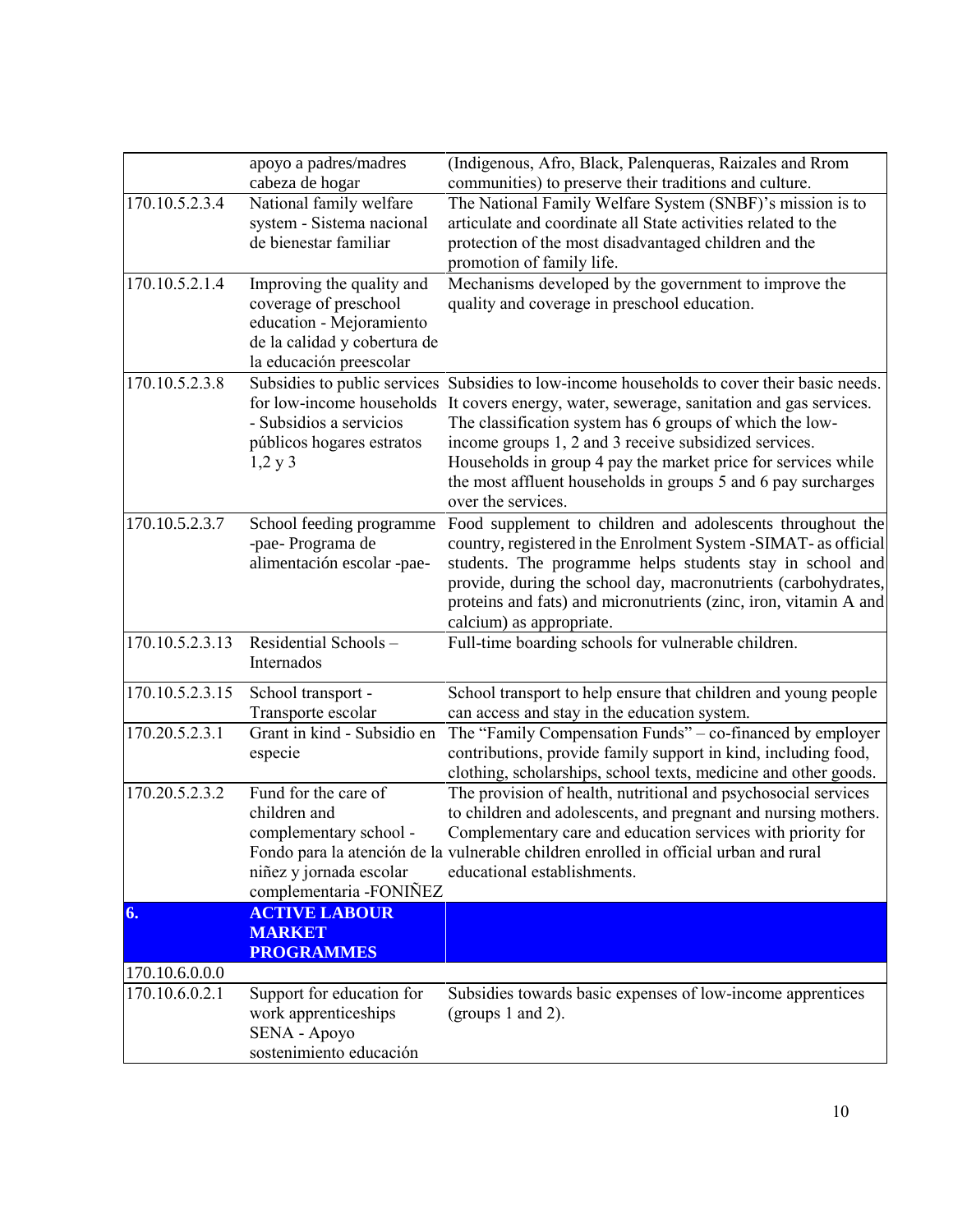|                                                                      | para el trabajo aprendices<br><b>SENA</b>                                                                                                                                                                                                                                                                                                                                                                                       |                                                                                                                                                                                                                                                                                                                                                                                                                                                                                                                                                                                                                                                                                                                                                                                                                                            |
|----------------------------------------------------------------------|---------------------------------------------------------------------------------------------------------------------------------------------------------------------------------------------------------------------------------------------------------------------------------------------------------------------------------------------------------------------------------------------------------------------------------|--------------------------------------------------------------------------------------------------------------------------------------------------------------------------------------------------------------------------------------------------------------------------------------------------------------------------------------------------------------------------------------------------------------------------------------------------------------------------------------------------------------------------------------------------------------------------------------------------------------------------------------------------------------------------------------------------------------------------------------------------------------------------------------------------------------------------------------------|
| 170.10.6.0.5.1                                                       | Food allowance - Subsidio<br>de alimentación                                                                                                                                                                                                                                                                                                                                                                                    | Refreshments and lunches that the SENA grants to people in<br>training programmes.                                                                                                                                                                                                                                                                                                                                                                                                                                                                                                                                                                                                                                                                                                                                                         |
| 170.10.6.0.4.1                                                       | Labour activation<br>programmes for the<br>displaced and vulnerable<br>population - Programas de<br>activación laboral<br>población desplazada y<br>vulnerable                                                                                                                                                                                                                                                                  | Labour market support for employment and entrepreneurship<br>programmes for people in vulnerable conditions, those who<br>have been displaced and those who have demobilized in the<br>peace process.                                                                                                                                                                                                                                                                                                                                                                                                                                                                                                                                                                                                                                      |
| 170.10.6.0.2.2<br>170.10.6.0.2.3<br>170.10.6.0.2.4<br>170.10.6.0.2.5 | Education for work and<br>human development<br><b>Education for work SENA</b><br>General labour skills and<br>training for work and<br>human development<br>Promotion of training for<br>employment - Educación<br>para el trabajo y desarrollo<br>humano<br>Educación para el trabajo<br><b>SENA</b><br>Competencias laborales<br>generales y formación para<br>el trabajo y desarrollo<br>humano<br>Promoción de capacitación | Education for Work and Human Development is the organized<br>and systematic training process through which people acquire<br>and develop work skills related to one or more occupational<br>fields referred to in the National Classification of Occupations.<br>The System links a set of entities that offer technical,<br>technological and vocational training, so as to:<br>1. make the training offers consistent across entities of<br>the system,<br>2. ensure consistency with labour market needs<br>Official recognition and certification of the training<br>3.<br>and acquired competencies<br>These include, for example, the programmes developed and<br>financed by the Ministry of Labor for the working age<br>population and the internships that SENA apprentices do in<br>companies as part of their work experience. |
| 170.10.6.0.1.1                                                       | para empleo<br>Administration and<br>intermediation of<br>employment and<br>development of<br>occupational training<br>programs for the<br>unemployed, in cash -<br>Administración e<br>intermediación de empleo y<br>desarrollo de programas de<br>formación ocupacional para<br>desempleados, en efectivo                                                                                                                     | Government entities (SENA) carry out job supply-demand<br>analyses from which they define the training needs that need to<br>be offered to the population and at the same time locate the<br>available supply.                                                                                                                                                                                                                                                                                                                                                                                                                                                                                                                                                                                                                             |
| 170.10.6.0.2.6                                                       | <b>Education</b> for social<br>rehabilitation - Educación                                                                                                                                                                                                                                                                                                                                                                       | Education for social rehabilitation includes educational<br>programmes offered to individuals whose individual and social<br>para la rehabilitación social behaviour requires comprehensive support to enable them to<br>re-enter society.                                                                                                                                                                                                                                                                                                                                                                                                                                                                                                                                                                                                 |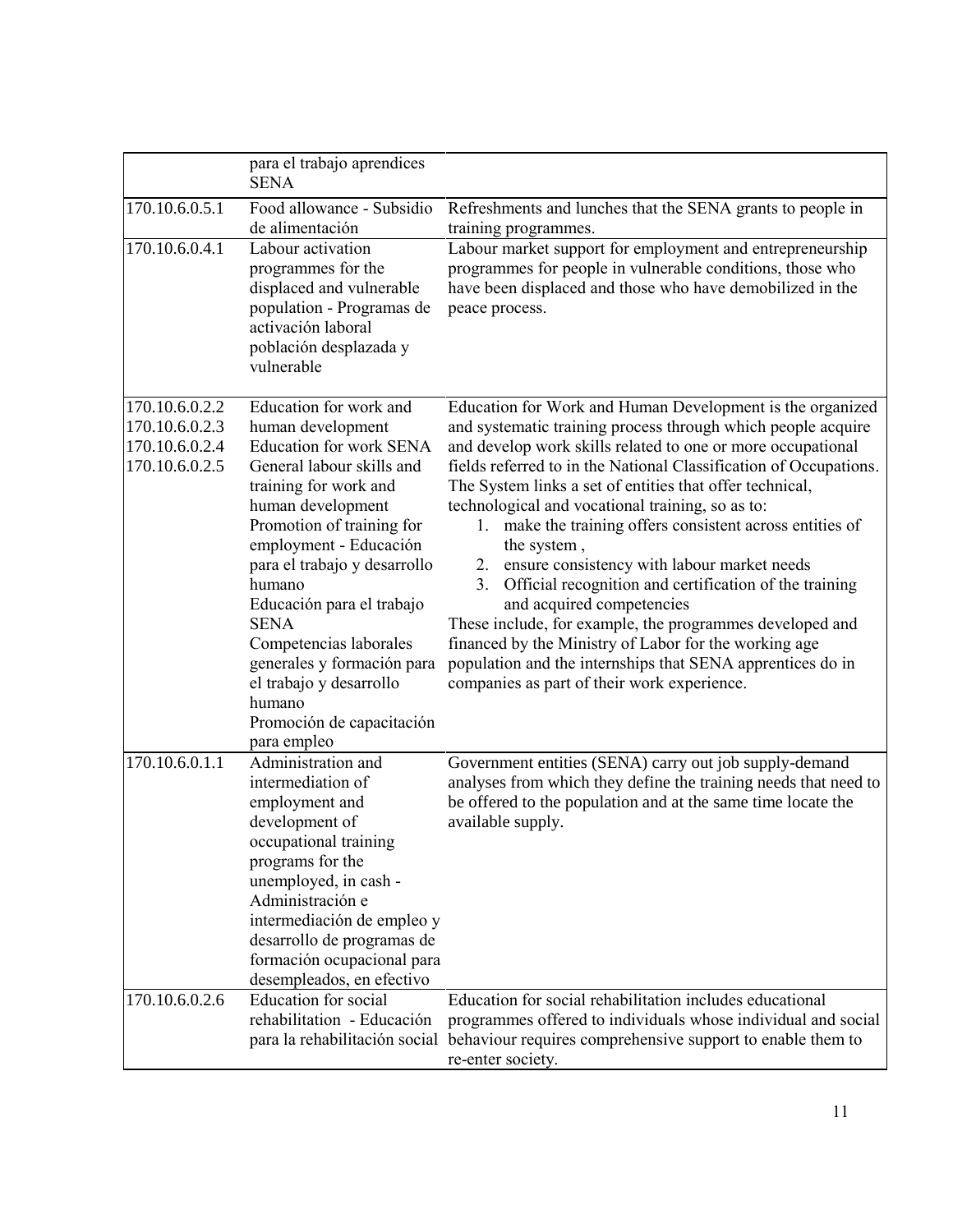| 7.                                | <b>UNEMPLOYMENT</b>                                                                                                                                                       |                                                                                                                                                                                                                                                                                                                                                                                                                                                                                                                                                                                                                                                                                                                                                                                                                                                                                        |
|-----------------------------------|---------------------------------------------------------------------------------------------------------------------------------------------------------------------------|----------------------------------------------------------------------------------------------------------------------------------------------------------------------------------------------------------------------------------------------------------------------------------------------------------------------------------------------------------------------------------------------------------------------------------------------------------------------------------------------------------------------------------------------------------------------------------------------------------------------------------------------------------------------------------------------------------------------------------------------------------------------------------------------------------------------------------------------------------------------------------------|
| 170.20.7.1.1.1                    | Unemployment allowance -<br>Subsidio de desempleo                                                                                                                         | An unemployment subsidy is a benefit granted to unemployed<br>employees, through the compensation fund – private entities<br>financed by a 4% payroll tax contribution, for a maximum<br>period of 6 months.                                                                                                                                                                                                                                                                                                                                                                                                                                                                                                                                                                                                                                                                           |
| 8.                                | <b>HOUSING</b>                                                                                                                                                            |                                                                                                                                                                                                                                                                                                                                                                                                                                                                                                                                                                                                                                                                                                                                                                                                                                                                                        |
| 170.10.8.2.0.0                    | <b>Benefits in Kind</b>                                                                                                                                                   |                                                                                                                                                                                                                                                                                                                                                                                                                                                                                                                                                                                                                                                                                                                                                                                                                                                                                        |
| 170.10.8.2.1.1                    | Social housing - Vivienda<br>de interés social                                                                                                                            | Social interest housing (VIS) is property whose maximum<br>value is one hundred and thirty-five times the current monthly<br>minimum wage. The dwelling must meet minimum quality<br>standards that ensure habitability, design, architecture and<br>construction.                                                                                                                                                                                                                                                                                                                                                                                                                                                                                                                                                                                                                     |
| $170.10.8.2.1.\overline{2}$       | Rural housing allowance -<br>Subsidio de vivienda rural                                                                                                                   | A contribution in cash or in kind that the state gives only once<br>to the beneficiary household, in order to provide it with a rural<br>social housing solution, without charge of restitution.                                                                                                                                                                                                                                                                                                                                                                                                                                                                                                                                                                                                                                                                                       |
| $170.10.8.2.1.\overline{3}$       | Interest rate subsidies<br>(FRECH) for domestic new<br>housing finance. -<br>Subsidios de tasas de<br>interés (FRECH) para<br>financiación de vivienda<br>nueva nacional. | A subsidy towards interest payable on mortgages. It applies to<br>social interest housing (VIS) or priority interest housing (VIP)<br>loans or non-VIS housing, it can be of 4 or 5 percentage points<br>depending on the income level of the beneficiary.<br>Families earning between 1 and 8 current legal minimum<br>wages, i.e., in 2019 \$828,116 pesos (USD 210) and \$6,624,928<br>pesos (USD 1685), can apply for this subsidy if they purchase<br>social interest housing (VIS) or priority interest housing (VIP)<br>with a maximum of 135 minimum wages $(\$111,795,660$<br>pesos). In addition, those interested may access this subsidy if:<br>They have not been beneficiaries of the interest rate<br>subsidy at any other time.<br>They are not homeowners.<br>They have a mortgage loan approved in a financial<br>institution or in the National Savings Fund (FNA). |
| 170.10.8.2.1.4-<br>170.20.8.2.1.1 | Family housing benefit -<br>Subsidio familiar de<br>vivienda                                                                                                              | A one-off contribution by the State in cash or in kind to the<br>beneficiary household, towards the acquisition of new housing,<br>construction on one's own site or improvement of social<br>housing. It is provided by the public and private sectors<br>through the family compensation funds.                                                                                                                                                                                                                                                                                                                                                                                                                                                                                                                                                                                      |
| 170.10.8.2.2.1                    | Urbanization, community<br>development and water<br>supply programs -<br>Programas de<br>urbanizacion, desarrollo<br>comunitario y<br>abastecimiento de agua              | Urbanization and community development programmes: the<br>provision of housing and public spaces for community<br>development while improving the coverage of potable water<br>services. Some of the projects also aim to support the re-<br>integration of ex-combatants into civilian life.                                                                                                                                                                                                                                                                                                                                                                                                                                                                                                                                                                                          |
| 170.10.8.2.2.2                    | Housing improvement and<br>basic sanitation plans and<br>projects - Planes y                                                                                              | These plans are aimed at solving specific situations in<br>municipalities and rural areas, by conducting an analysis of the<br>affected population: the level of vulnerability (overcrowding,                                                                                                                                                                                                                                                                                                                                                                                                                                                                                                                                                                                                                                                                                          |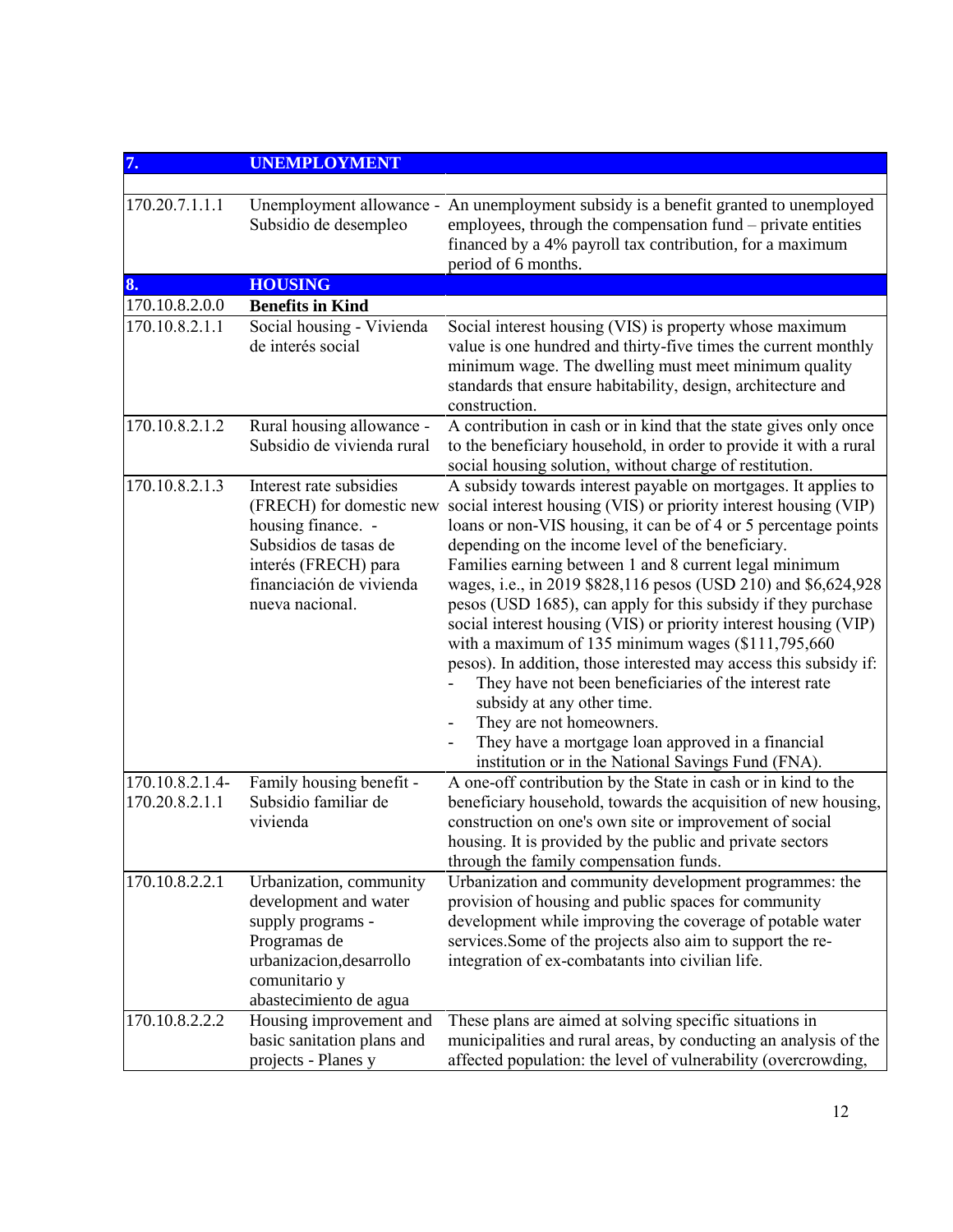|                | proyectos de mejoramiento<br>de vivienda y saneamiento<br>básico                                                                                                                                                                                         | lack of public services, deterioration in the health of the<br>population due to limited or no access to public services, or the<br>deterioration of housing quality (lack of floors, roofs,<br>construction deficiencies, etc.).                                                                                                                                                                                                                                                                     |
|----------------|----------------------------------------------------------------------------------------------------------------------------------------------------------------------------------------------------------------------------------------------------------|-------------------------------------------------------------------------------------------------------------------------------------------------------------------------------------------------------------------------------------------------------------------------------------------------------------------------------------------------------------------------------------------------------------------------------------------------------------------------------------------------------|
| 170.10.8.2.2.3 | Plans and projects for<br>construction of housing on<br>your own site - Planes y<br>proyectos de construcción<br>de vivienda en sitio propio                                                                                                             | A subsidy given to the owners of a lot who wish to build on it.<br>The value of the subsidy depends on whether the location of<br>the property is in a rural or urban area. Those in rural areas<br>receive up to 55 Current Legal Monthly Minimum Wage<br>(SMMLV in Spanish) equivalent to \$48,279,165, and in the<br>urban sector 14 SMLV (\$15,800,454). The reported amounts<br>are for the year 2020.                                                                                           |
| 170.10.8.2.2.4 | Plans and projects for the<br>acquisition and/or<br>construction of housing -<br>Planes y proyectos para la<br>adquisición y/o<br>construcción de vivienda                                                                                               | Complementary support to household income, provided by the<br>government in order to facilitate the acquisition or construction<br>of housing.                                                                                                                                                                                                                                                                                                                                                        |
| 170.20.8.2.1.1 | Housing allowance -<br>Subsidio de vivienda                                                                                                                                                                                                              | A one-off payment by the government to help the reciepient<br>acquire or lease a dwelling.                                                                                                                                                                                                                                                                                                                                                                                                            |
| 9.             | <b>OTHER SOCIAL POLICY AREAS</b>                                                                                                                                                                                                                         |                                                                                                                                                                                                                                                                                                                                                                                                                                                                                                       |
| 170.10.9.0.0.0 |                                                                                                                                                                                                                                                          | Provision of social protection in the form of benefits in cash<br>and in kind to victims of social exclusion or persons who are<br>vulnerable to social exclusion (e.g. indigent persons, low-<br>income households, immigrants, indigenous people, refugees,<br>alcohol or drug addicts, persons who have been victims of<br>violent criminal acts, etc);                                                                                                                                            |
|                | <b>Benefits in kind</b>                                                                                                                                                                                                                                  |                                                                                                                                                                                                                                                                                                                                                                                                                                                                                                       |
| 170.10.9.2.2.1 | Unique Registry of Victims<br>Information technology<br>strategic plan for assistance<br>and care for victims of the<br>armed conflict - Plan<br>información para la<br>asistencia, atención y<br>reparación integral a las<br>víctimas a nivel nacional | The provisison of resources and technical supports for the<br>development – in line with the National Information Network<br>(RNI), of the Unique Registry of Victims (RUV) of the armed<br>conflict to have consolidated, secure, timely and quality<br>information that facilitates effective delivery of care services<br>estratégico de tecnología de and assistance to victims of the armed conclict. The Registry is<br>also the national contact centre for information and victim<br>support. |
| 170.10.9.2.2.2 | access to care -<br>Mejoramiento de los<br>canales de atención y<br>comunicación para las<br>víctimas para facilitar su<br>acceso a la oferta<br>institucional                                                                                           | Regional centres to improve Regional Centres for Care and Assistance to the Victims of the<br>armed conflict with information on care supports and<br>assistance benefits.                                                                                                                                                                                                                                                                                                                            |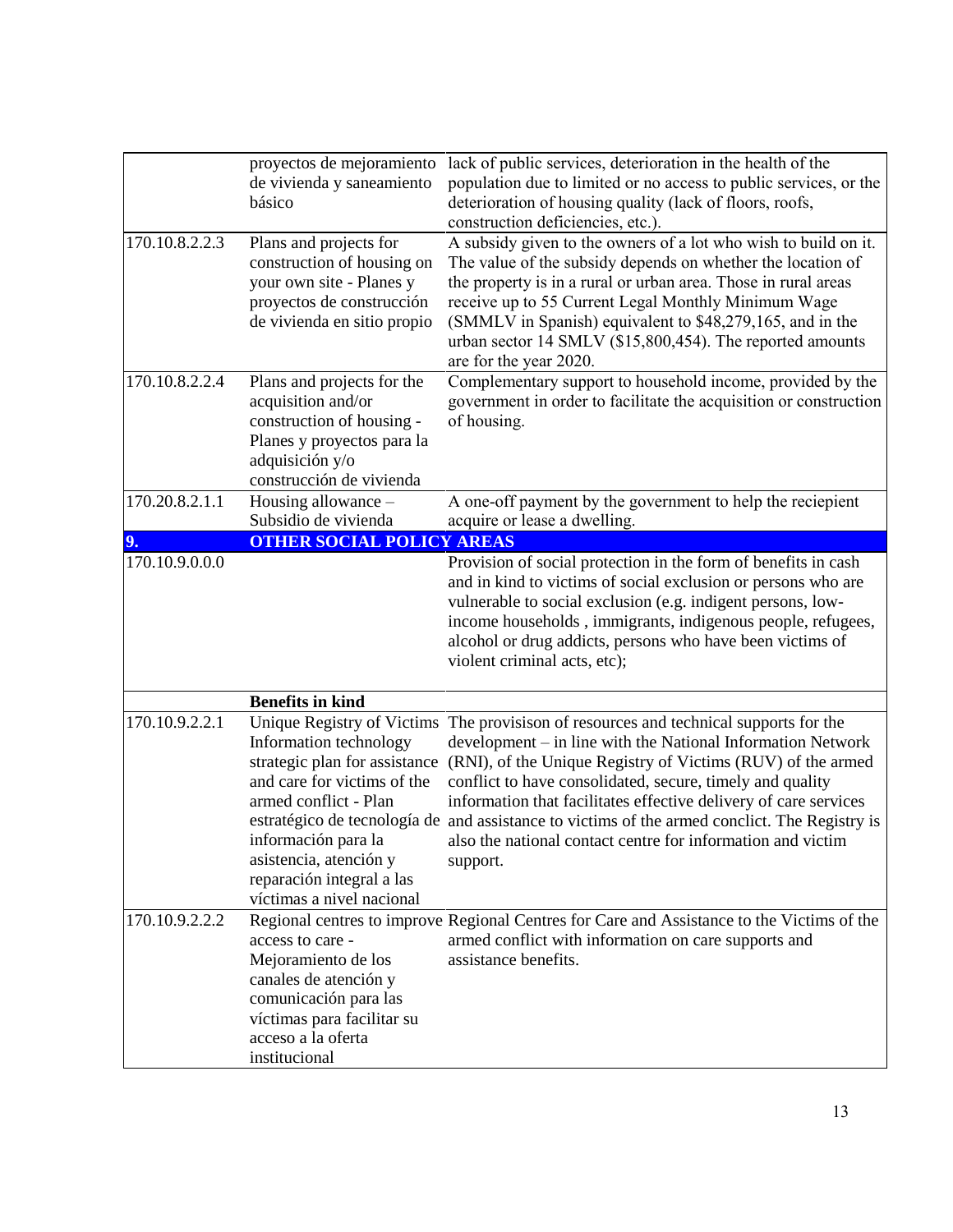| 170.10.9.2.2.3              | Support programmes for<br>displaced and vulnerable<br>populations - Programas de<br>apoyo población desplazada<br>y vulnerable                                                                                                                                                                              | Supports for displaced and vulnerable population or victims of<br>violence.                                                                                                                                                                                                                                                                                                          |
|-----------------------------|-------------------------------------------------------------------------------------------------------------------------------------------------------------------------------------------------------------------------------------------------------------------------------------------------------------|--------------------------------------------------------------------------------------------------------------------------------------------------------------------------------------------------------------------------------------------------------------------------------------------------------------------------------------------------------------------------------------|
| 170.10.9.2.2.4              | United social protection<br>network to overcome<br>extreme poverty - Unidos<br>red de protección social<br>para la superación de la<br>pobreza extrema                                                                                                                                                      | Red Unidos is a comprehensive and coordinated national<br>intervention strategy that seeks to improve the living conditions<br>of the families and combat (extreme) poverty. The programme<br>is developed jointly by different public sector agencies with a<br>focus on health, social protection and income support. The<br>spending item reported only covers social protection. |
| 170.10.9.2.2.5              | <b>National Collective</b><br>reparación colectiva a nivel ethnic communities.<br>nacional                                                                                                                                                                                                                  | Individual and collective administrative support measures for<br>Reparation Route - Ruta de the benefit of victims of human rights violations specific to                                                                                                                                                                                                                            |
| 170.10.9.2.2.6              | Processes of return or<br>relocation of victims of<br>forced displacement, within<br>the framework of<br>comprehensive reparation<br>at the national level -<br>Procesos de retorno o<br>reubicación de víctimas de<br>desplazamiento forzado, en<br>el marco de la reparación<br>integral a nivel nacional | Support measures for the return or relocation of victims of<br>armed conflict and forced displacement.                                                                                                                                                                                                                                                                               |
| $170.10.9.2.2.\overline{7}$ | Psychosocial support and<br>care in areas affected by<br>forced displacement at the<br>national level - Apoyo y<br>atención psicosocial en<br>zonas afectadas por el<br>desplazamiento forzado a<br>nivel nacional                                                                                          | Improved care support for children in vulnerable and displaced<br>population groups, offering them socio-cultural recognition<br>psychosocial supports and training alternatives.                                                                                                                                                                                                    |
| 170.10.9.2.2.8              | Social innovation to<br>overcome poverty and<br>vulnerability in Colombia -<br>Innovación social para la<br>superación de la pobreza y<br>la vulnerabilidad en<br>Colombia                                                                                                                                  | Initiatives and social services that support communities and<br>that are developed on basis of community participation.                                                                                                                                                                                                                                                              |
| 170.10.9.2.2.9              | Productive sustainability in<br>the productive units<br>supported by the social<br>inclusion sector and the<br>national network -                                                                                                                                                                           | This programme provides continued support to various<br>entrepeneurship activities by vulnerable groups (rural youth,<br>displaced persons).                                                                                                                                                                                                                                         |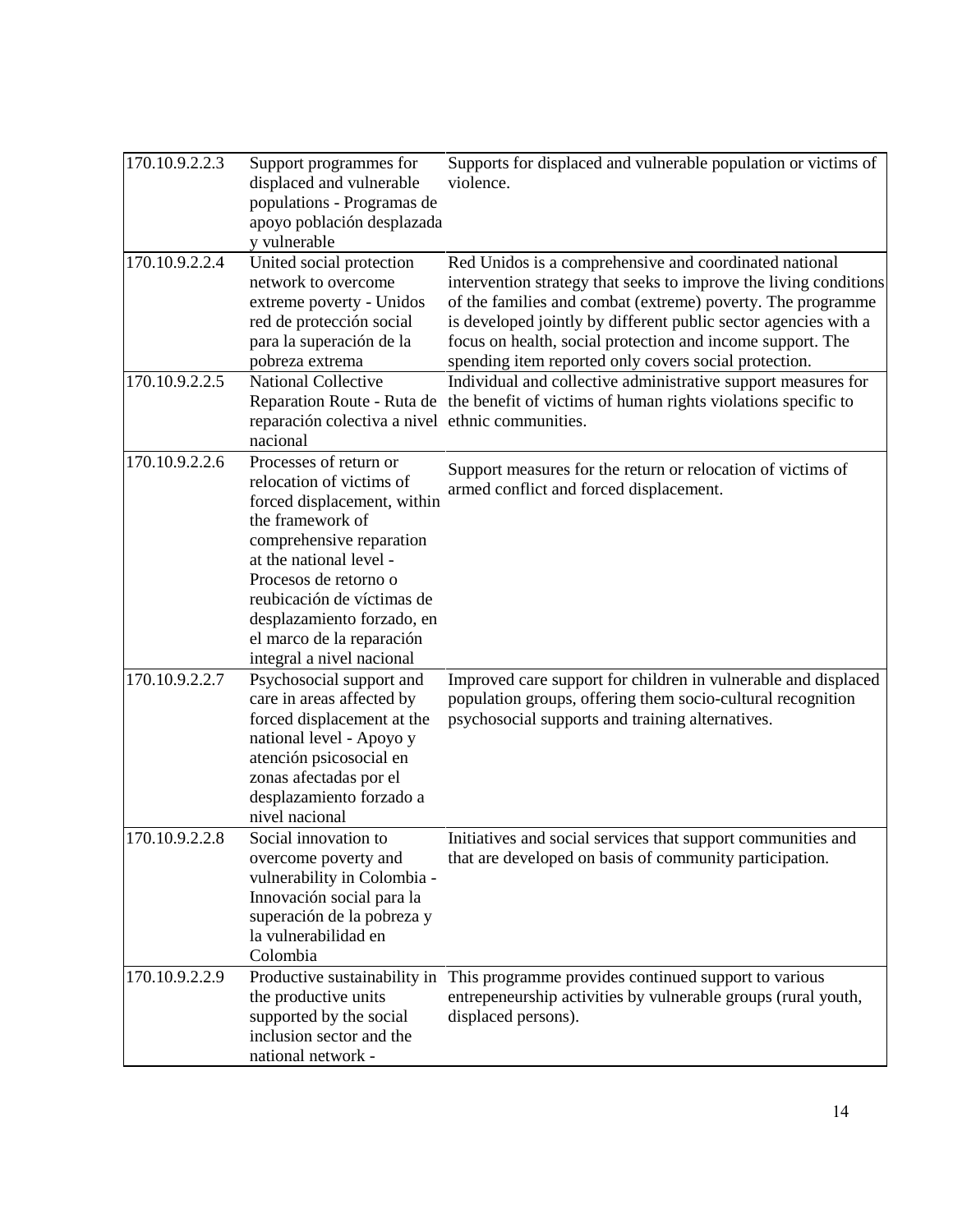|                 | Sostenibilidad productiva<br>en las unidades productivas<br>apoyadas por el sector de la<br>inclusión social y la red<br>nacional                                                      |                                                                                                                                                                                                                                                                                                                                                                                                                                                                                                                                                                                                                                                                                                                                                                                                                               |
|-----------------|----------------------------------------------------------------------------------------------------------------------------------------------------------------------------------------|-------------------------------------------------------------------------------------------------------------------------------------------------------------------------------------------------------------------------------------------------------------------------------------------------------------------------------------------------------------------------------------------------------------------------------------------------------------------------------------------------------------------------------------------------------------------------------------------------------------------------------------------------------------------------------------------------------------------------------------------------------------------------------------------------------------------------------|
| 170.10.9.2.2.10 | Individual repair plans -<br>(APD) - Planes de<br>reparación individual -<br>(APD)                                                                                                     | Individual repair plans aim to support vicitms of the armed<br>conflict who suffered severe damage to their lives, personal<br>integrity, housing and professional life. Individuals can accesss<br>one or more of five "Comprehensive reparation" measures as<br>implemented by the entities that make up the National System<br>of Comprehensive Care and Reparation for Victims<br>(SNARIV): satisfaction, rehabilitation and restitution<br>measures, guarantees of non-repetition and administrative<br>compensation. APD = Attention to Displaced Population -<br>atención a población desplazada.                                                                                                                                                                                                                      |
| 170.10.9.2.2.11 | Co-financing of local<br>authority projects - (apd) -<br>Cofinanciación a proyectos<br>de entidades territoriales -<br>(apd)                                                           | Public support for the vulnerable population through local<br>health, housing and education projects.                                                                                                                                                                                                                                                                                                                                                                                                                                                                                                                                                                                                                                                                                                                         |
| 170.10.9.2.2.12 | National policy of<br>consolidation and territorial<br>reconstruction at national<br>level - Politica nacional de<br>consolidacion y<br>reconstruccion territorial a<br>nivel nacional | Projects to support particular needs of regions that have<br>suffered the rigours of war, support victims of violence and<br>refocus agricultutal activity away from illicit crops.                                                                                                                                                                                                                                                                                                                                                                                                                                                                                                                                                                                                                                           |
| 170.10.9.2.2.13 | Support for victims'<br>participation - Apoyo a la<br>participación de las<br>víctimas - (apd)                                                                                         | Provides support to victims of armed conflict and their<br>organizations to participate in the development,<br>implementation and monoring of victim support measures.<br>Support is organized through Victims' Organizations (VOs)<br>("Organizaciones de Víctimas"), unorganized victims, Victims'<br>Rights Organizations (VROs) ("Organizaciones Defensoras de<br>los Derechos de las Víctimas") and Victims' Effective<br>Participation Boards. The "Victims' Unit" provides technical<br>support to the Victims' Effective Participation Boards ("Mesas<br>de Participación Efectiva de Víctimas") operating at the<br>municipal, departmental and national levels, in accordance<br>with the provisions of the Victims' Effective Participation<br>Protocol (Protocolo de Participación Efectiva de las<br>Víctimas"). |
| 170.10.9.2.2.14 | Citizen Service (apd) -<br>Servicio al ciudadano (apd)                                                                                                                                 | Institutional platform to improve public service delivery to the<br>poor population. Finance professionals within local<br>administrations who work to ensure that citizen's rights to                                                                                                                                                                                                                                                                                                                                                                                                                                                                                                                                                                                                                                        |